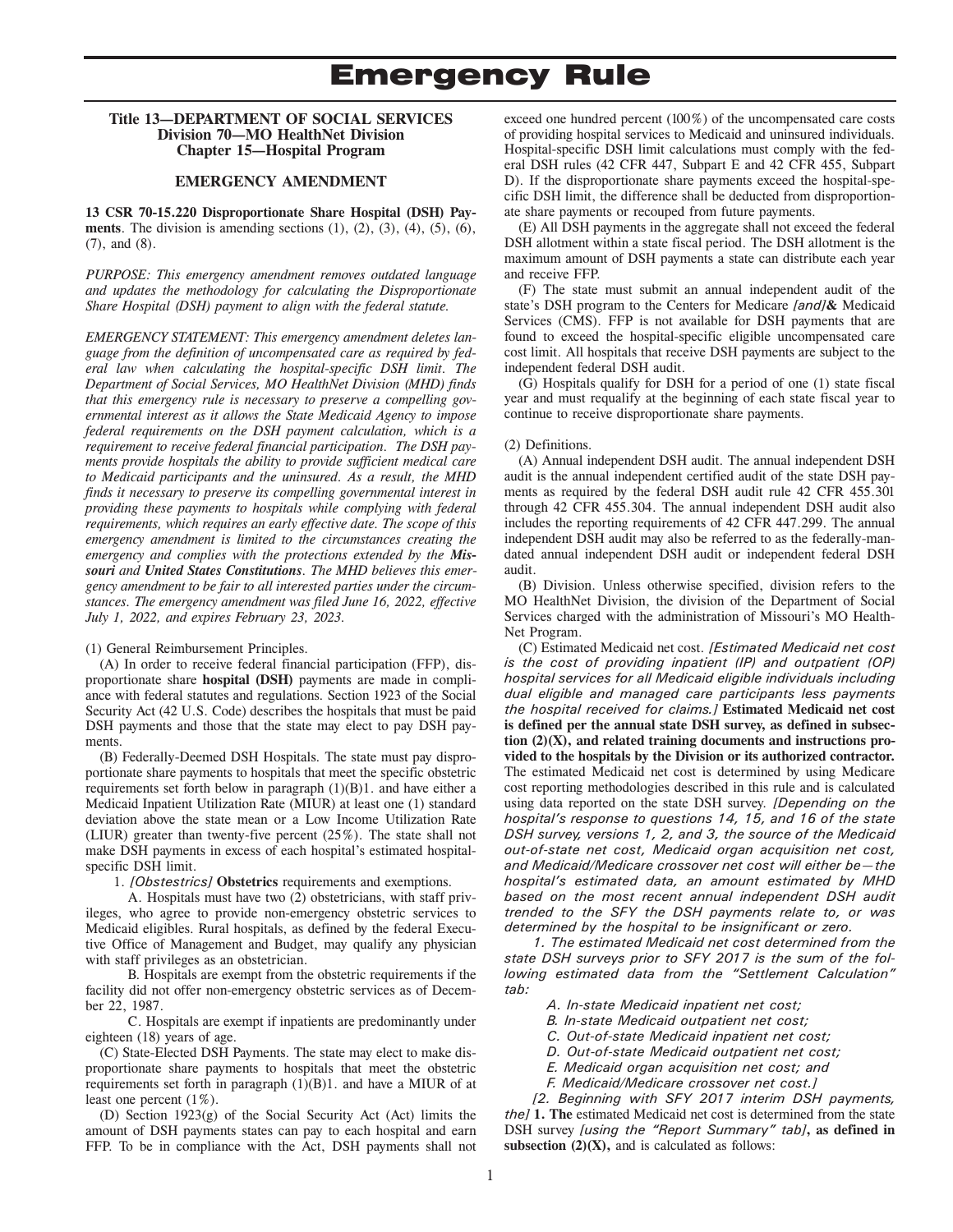A. Total Cost of Care for Medicaid IP/OP Services;

B. Less Regular IP/OP Medicaid FFS Rate Payments (excluding any other Medicaid payments as defined in subsection *[(2)(S)]***(2)(T)**);

C. Less IP/OP Medicaid MCO Payments;

D. Equals the Estimated Medicaid Net Cost; and

E. The Estimated Medicaid Net Cost shall be trended as set forth in subsection  $[(2)(Y)](2)(Z)$ .

(D) Estimated uninsured net cost. Estimated uninsured net cost is the cost of providing inpatient and outpatient hospital services to individuals without health insurance or other third party coverage for the hospital services they receive during the year less uninsured payments received on a cash basis for the applicable Medicaid state plan year. The costs are to be calculated using Medicare cost report costing methodologies described in this rule and should not include costs for services that were denied for *[any reason]***reasons other than the patient's benefits were exhausted at the time of admittance, or the patient's benefit package did not cover the inpatient or outpatient hospital service(s) received**.

*[1. The estimated uninsured net cost determined from the state DSH survey prior to SFY 2017 is calculated as the sum of the following:* 

*A. Uninsured inpatient net cost; and* 

*B. Uninsured outpatient net cost.]* 

*2. Beginning with SFY 2017 interim DSH payments, the]***1. The** estimated uninsured net cost is determined from the state DSH survey *[using the "Report Summary" tab]* and is calculated as follows:

A. Total IP/OP Uninsured Cost of Care;

B. Less Total IP/OP Indigent Care/Self-Pay Revenues;

C. Equals the Estimated Uninsured Net Cost.

(E) Estimated uninsured uncompensated care cost (UCC).

*[1. The estimated uninsured uncompensated care cost from the state DSH survey prior to SFY 2017 is the estimated uninsured net cost less Section 1011 payments.* 

*2. Beginning with SFY 2017 interim DSH payments, the]***1. The** estimated uninsured uncompensated care cost is determined from the state DSH survey *[using the "Report Summary" tab]* and is calculated as follows:

A. Estimated Uninsured Net Cost, as defined in subsection  $(2)(D);$ 

B. Less Total Applicable Section 1011 Payments;

C. Equals the Estimated Uninsured Uncompensated Care Cost; and

D. The Estimated Uninsured Uncompensated Care Cost shall be trended as set forth in subsection *[(2)(Y)]***(2)(Z)**.

(F) Federal DSH allotment. The maximum amount of DSH a state can distribute each year and receive federal financial participation (FFP) in the payments in accordance with 42 CFR 447.297 and 42 CFR 447.298.

(G) Hospital DSH liability. The hospital DSH liability is the amount of DSH overpayments subject to recoupment **as determined from the final annual independent DSH audit**. It is the lesser of the total longfall or the DSH payments paid *[during]* **for** the SFY. *[The source for this calculation is as follows:* 

*1. Actual hospital DSH liability. The actual hospital DSH liability is determined from the final annual independent DSH audit; and* 

*2. Estimated hospital DSH liability. The estimated hospital DSH liability is calculated by the state using data from the state DSH survey, other Medicaid payments, and data provided in the most recent independent DSH audit, if applicable, which is used in determining the interim DSH payment adjustments for SFY 2011.]*

(H) Hospital-specific DSH limit. The hospital-specific DSH limit is the sum of the Medicaid uncompensated care cost plus the uninsured uncompensated care cost and is calculated each year. The source for this calculation is as follows:

1. Actual hospital-specific DSH limit. The actual hospital-specific DSH limit is determined from the final annual independent DSH audit; and

2. Estimated hospital-specific DSH limit. The estimated hospital-specific DSH limit is calculated by the state using data from the state DSH survey, other Medicaid payments, and data provided in the most recent independent DSH audit, if applicable, which is used in determining the interim DSH payments.

**(I) Incorporation by Reference. This rule incorporates by reference the following:** 

**1. 42 CFR 447, which is incorporated by reference and made a part of this rule as published by CMS at its website at https://www.ecfr.gov/current/title-42/chapter-IV/subchapter-C/part-447?toc=1, June 9, 2022. This rule does not incorporate any subsequent amendments or additions;** 

**2. 42 CFR 455, which is incorporated by reference and made a part of this rule as published by CMS at its website at https://www.ecfr.gov/current/title-42/chapter-IV/subchapter-C/part-455?toc=1, June 9, 2022. This rule does not incorporate any subsequent amendments or additions;** 

**3. The state DSH survey template and instructions are incorporated by reference and made a part of this rule as published by the Department of Social Services, MO HealthNet Division, 615 Howerton Court, Jefferson City, MO 65109, at its website at https://dss.mo.gov/mhd/providers/fee-for-service-providers.htm, June 16, 2022. This rule does not incorporate any subsequent amendments or additions; and**

**4. This alternate state DSH survey supplemental template and instructions are incorporated by reference and made a part of this rule as published by the Department of Social Services, MO HealthNet Division, 615 Howerton Court, Jefferson City, MO 65109, at its website at https://dss.mo.gov/mhd/providers/fee-for-service-providers.htm, June 16, 2022. This rule does not incorporate any subsequent amendments or additions.**

*[(I)]***(J)** Individuals Without Health Insurance or Other Third Party Coverage **for the Services Received**.

1. Individuals who have no health insurance or other source of third party coverage for the specific inpatient or outpatient hospital services they received during the year *[can be]* **are** considered uninsured. As set forth in CMS' final rule published in the *Federal Register*, December 3, 2014, for 42 CFR 447.295, a service-specific approach must be used to determine whether an individual is uninsured. The service-specific coverage determination can occur only once per individual per service provided and applies to the entire service, including all elements as that service, or similar services, would be defined by MO HealthNet. Determination of an individual's third party coverage status is not dependent on receipt of payment by the hospital from the third party.

2. The costs for inpatient and outpatient hospital services provided to individuals without health insurance or other third party coverage **for the inpatient or outpatient hospital services they received during the year** *[can be]* **are** considered uninsured and included in calculating the hospital-specific DSH limit.

3. The following *[individuals]* **costs** shall be considered uninsured **and included in the calculating the hospital-specific DSH limit**:

A. *[Individuals]* **Costs for services provided to individuals**  whose benefit package does not cover the hospital service received. If the service is not included in an individual's health benefits coverage through a group health plan or health insurer, and there is no other legally liable third party, the *[individual is]* **hospital services are** considered uninsured *[; or]* **costs; and**

B. *[Individuals]* **Costs for services provided to individuals**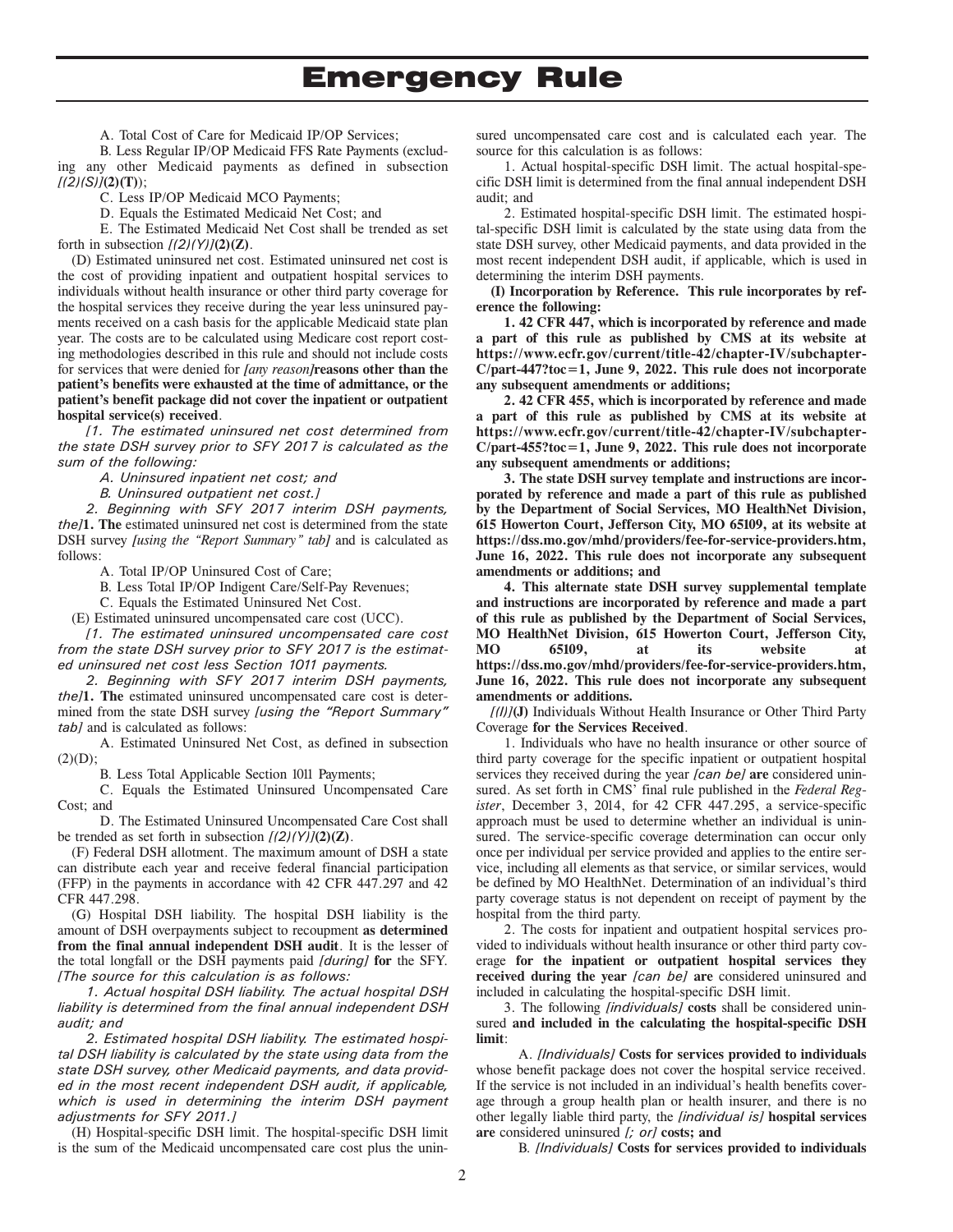who have reached lifetime insurance limits for certain services or with exhausted insurance benefits at the time of service. When a lifetime or annual coverage limit is imposed by a third party payer, specific services beyond the limit would not be within the individual's health benefit package from that third party payer and would be considered uninsured *[; or]* **costs, as long as the benefits were exhausted when the patient was admitted; and** 

C. For American Indians/Alaska Natives, Indian Health Services (IHS) and tribal coverage is only considered third party coverage when services are received directly from IHS or tribal health programs or when IHS or a tribal health program has authorized coverage through the contract health service program.

4. The costs associated with the following shall not be included as uninsured costs:

A. Bad debts or unpaid coinsurance/deductibles for individuals with third party coverage. Administrative denials of payment or requirements for satisfaction of deductible, copayment, or coinsurance liability do not affect the determination that a specific service is included in the health benefits coverage; and

**B. Unpaid balances due for claims denied by the third party payer for billing discrepancies, which include, but are not limited to, denials due to lack of pre-authorization, denials due to timely filing, denials due to lack of medical necessity, etc.; and** 

*[B.]***C.** Prisoners. Individuals who are inmates in a public institution or are otherwise involuntarily in secure custody as a result of criminal charges are considered to have a source of third party coverage. However, an individual can be included as uninsured if a person has been released from secure custody and is referred to the hospital by law enforcement or corrections authorities and is admitted as a patient rather than an inmate to the hospital.

5. These definitions, and the resulting uninsured costs includable in calculating the hospital-specific DSH limit, are subject to change based on any *[changes that may be incorporated in the final publication of 42 CFR 447.295.]* **federal DSH audit regulation changes. The Division reserves the right to determine whether changes in federal DSH audit regulation will be applied to the interim DSH payment calculations.**

*[(J)]***(K)** Institution for Mental Diseases (IMD) DSH allotment. The IMD DSH allotment is a portion of the state-wide DSH allotment and is the maximum amount set by the federal government that may be paid to IMD hospitals. Any unused IMD DSH allotment not paid to IMD hospitals for any plan year may be paid to hospitals that are under their projected hospital-specific DSH limit.

*[(K)]***(L)** Inpatient and outpatient hospital services. For purposes of determining the estimated hospital-specific DSH limit and the actual hospital-specific DSH limit, the inpatient and outpatient hospital services are limited to inpatient and outpatient hospital services included in the approved Missouri Medicaid State Plan.

*[(L)]***(M)** Lifetime or annual health insurance coverage limit. An annual or lifetime limit, imposed by a third party payer, that establishes a maximum dollar value, or maximum number of specific services on a lifetime or annual basis, for benefits received by an individual.

*[(M)]***(N)** Longfall. The longfall is the total amount a hospital has been paid **for inpatient and outpatient hospital services** (including all DSH payments) in excess of their hospital-specific DSH limit. The source for this calculation is as follows:

1. Actual longfall. The actual longfall is based on the annual independent DSH audit; and

2. Estimated longfall. The estimated longfall is calculated by the state using data from the state DSH survey, other Medicaid payments, and data provided in the most recent independent DSH audit, if applicable.

*[(N)]***(O)** Low Income Utilization Rate (LIUR). The LIUR shall be calculated as follows:

1. As determined from the *[fourth]* **third** prior year *[desk-*

*reviewed]* **audited Medicaid** cost report, the LIUR shall be the sum (expressed as a percentage) of the fractions, calculated as follows:

A. Total MO HealthNet patient revenues (TMPR) paid to the hospital for patient services under a state plan plus the amount of the cash subsidies (CS) directly received from state and local governments, divided by the total net revenues (TNR) (charges, minus contractual allowances, discounts, and the like) for patient services plus the CS; and

B. The total amount of the hospital's charges for patient services attributable to charity care (CC) *[(care provided to individuals who have no source of payment, third-party, or personal resources)]* less CS directly received from state and local governments in the same period, divided by the total amount of the hospital's charges (THC) for patient services. The total patient charges attributed to CC shall not include any contractual allowances and discounts other than for indigent patients not eligible for MO HealthNet under a state plan.

$$
[LIUR = \frac{TMPR + CS}{TNR + CS} + \frac{CC - CS}{THC}]
$$
  
\n
$$
LIUR = ((TMPR + CS) / (TNR + CS)) + ((CC - CS) / (THC))
$$

*[(O)](***P)** Medicaid Inpatient Utilization Rate (MIUR). The MIUR shall be calculated as follows:

1. As determined from the *[fourth]* **third** prior year *[deskreviewed]* **audited Medicaid** cost report, the MIUR will be expressed as the ratio of total Medicaid **eligible hospital** days (TMD) provided under a state plan divided by the provider's total number of inpatient **hospital** days (TNID); and

2. The state's mean MIUR will be expressed as the ratio of the sum of the total number of the Medicaid days for all Missouri hospitals divided by the sum of the total patient days for the same Missouri hospitals. Data for hospitals no longer participating in the program will be excluded.

$$
[MUV = [TMD]
$$

#### **MIUR = TMD / TNID**

*[(P)]***(Q)** Medicaid state plan year. Medicaid state plan year coincides with the twelve- (12-) month period for which a state calculates DSH payments. For Missouri, the Medicaid state plan year coincides with its state fiscal year (SFY) and is July 1 through June 30.

*[(Q)]***(R)** Medicare cost reporting methodologies. Medicaid and uninsured costs will be determined utilizing Medicare Cost Report (form CMS 2552) methodologies. *[The Medicare/Medicaid Cost Report version 2552-96 (CMS 2552-96) shall be used for fiscal years ending on or after September 30, 1996 and prior to May 1, 2010. The Medicare/Medicaid Cost Report version 2552-10 (CMS 2552-10) shall be used for fiscal years beginning on and after May 1, 2010. If the Medicare CMS 2552- 10 is superseded by an alternate Medicare developed cost reporting tool during a Medicaid state plan year, that tool must be used for the Medicaid state plan year.]* The Medicaid Cost Report is completed using the Medicare Cost Report form CMS 2552 using the Medicare cost reporting methodologies. *[The only difference between the Medicare and Medicaid Cost Report is that the Federal Reimbursement Allowance (FRA) (i.e., the Missouri hospital provider tax) is not reflected in the cost in the Medicaid Cost Report.]* Based on these methodologies, the costs included in the DSH payment calculation will reflect the Medicaid and uninsured portion of total allowable **hospital** costs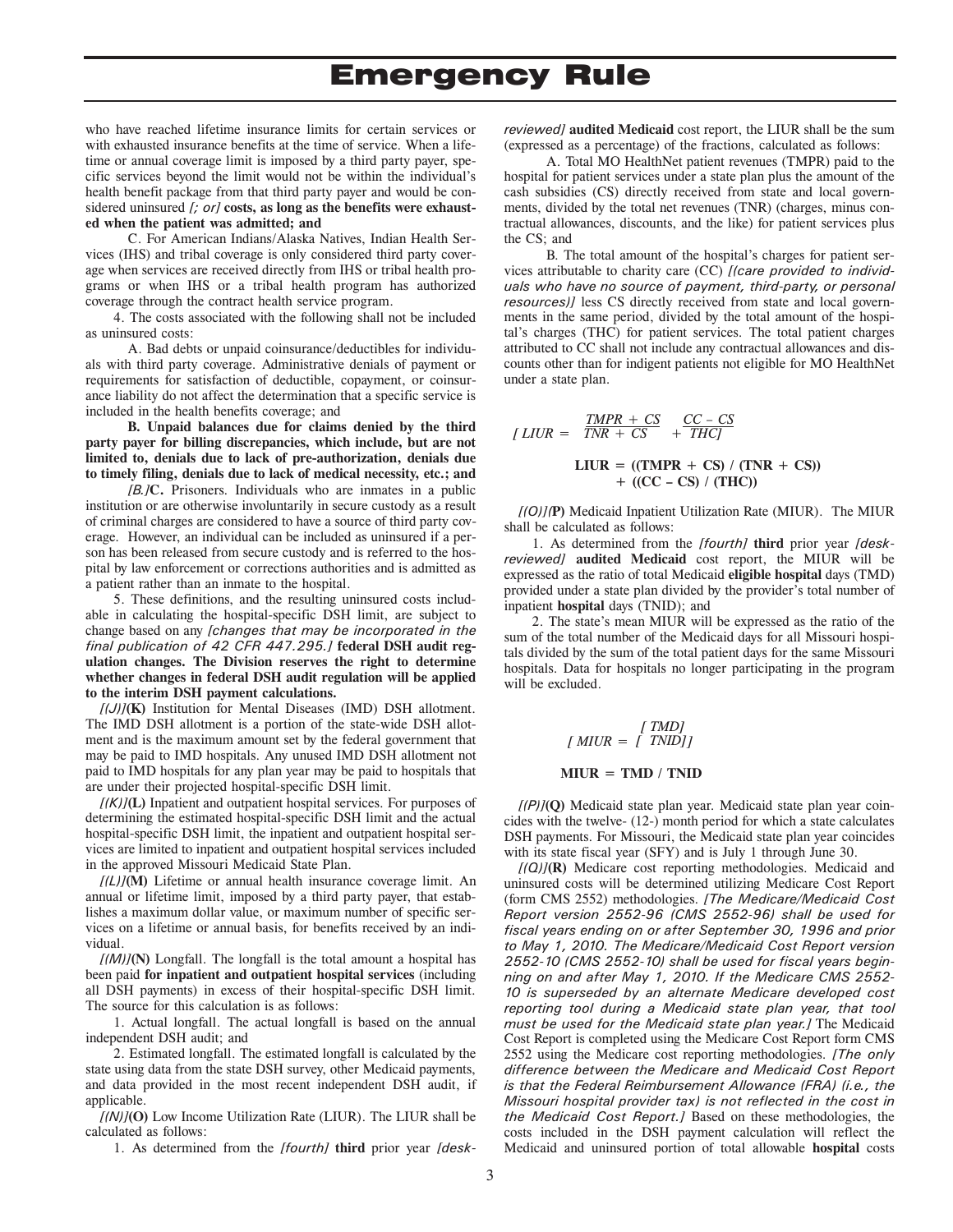from the Medicare Cost Report or the Medicaid Cost Report, as applicable. Costs such as the Missouri Medicaid hospital provider tax FRA are recognized as allowable costs for Medicaid and DSH program purposes and apportioned to Medicaid, uninsured, Medicare, and other payers following the cost finding principles included in the cost*[s]* report, applicable instructions, regulations, and governing statutes.

*[(R)](***S)** New facility. A new hospital determined in accordance with 13 CSR 70-15.010 without a base year cost report.

*[(S)]***(T)** Other Medicaid payments. For purposes of determining estimated hospital-specific DSH limits, the other Medicaid payments include **any non-claim specific Medicaid payment made to a hospital for inpatient or outpatient hospital services, including, but are not limited to**: Direct Medicaid *[Add-On]*, **Acuity Adjustment Payment, Poison Control Payment, Stop Loss Payment,** Graduate Medical Education (GME), *[Enhanced GME,]* Children's Outliers, *[and any]* cost settlements*[.]***, and** Upper payment limit (UPL) payments, *[Trauma Add-On payments and Trauma Outlier payments,]* if applicable, will be included *[in addition to the above other Medicaid payments]* for purposes of determining the hospital-specific DSH limit in the annual independent DSH audit. Any other payments made with state only funds are not required to be offset in determining the hospital-specific DSH limit.

*[(T)]***(U)** Out-of-state DSH payments. DSH payments received by a Missouri hospital from a state other than Missouri.

*[(U)]***(V)** Section 1011 payments. Section 1011 payments are made to a hospital for costs incurred for the provision of specific services to specific aliens to the extent that the provider was not otherwise reimbursed for such services. Because a portion of the Section 1011 payments are made for uncompensated care costs that are also eligible under the hospital-specific DSH limit, a defined portion of the Section 1011 payments must be recognized as an amount paid on behalf of those uninsured.

*[(V)]***(W)** Shortfall. The shortfall is the hospital-specific DSH limit in excess of the total amount a hospital has been paid **for inpatient and outpatient hospital services** (including all DSH payments). The source for this calculation is as follows:

1. Actual shortfall. The actual shortfall is based on the annual independent DSH audit; and

2. Estimated shortfall. The estimated shortfall is calculated by the state using data from the state DSH survey, **and** other Medicaid payments*[, and data provided in the most recent independent DSH audit, if applicable]*.

*[(W)]***(X)** State DSH survey. The state DSH survey was designed to reflect the standards of calculating uncompensated care cost established by the federal DSH rules in determining hospital-specific DSH limits. The DSH survey is also similar to, or the same as, the DSH survey that is utilized by the independent auditor during the annual independent DSH audit performed in accordance with the federallymandated DSH audit rules. The blank state DSH survey is referred to as the state DSH survey template. *[The following state DSH survey templates and instructions are incorporated by reference and made a part of this rule as published by the Department of Social Services, MO HealthNet Division, 615 Howerton Court, Jefferson City, MO 65109. This rule does not incorporate any subsequent amendments or additions.]* 

*[1. Version 1 (9/10), also referred to as the 2011 state DSH survey, was used to calculate the SFY 2011 DSH payment adjustments set forth in section (3) and the SFY 2012 interim DSH payments set forth in section (4).* 

*2. Version 2 (9/11) or Version 3 (2/12). The hospital may elect to complete either Version 2 (9/11) or Version 3 (2/12) on which its SFY 2013 interim DSH payments will be calculated. The survey shall be referred to as the SFY to which payments will relate. For example, the survey used to determine interim DSH payments for SFY 2013 will be referred to* 

#### *as the 2013 state DSH survey.*

*3. Version 3 (2/12) will be used to calculate interim DSH payments beginning with SFY 2014 as set forth in section (4). The survey shall be referred to as the SFY to which payments will relate.]*

*[4.]***1.** *[Version 4, designated as Myers and Stauffer LC, DSH Version 7.20, will be used to calculate interim DSH payments beginning with SFY 2017 as set forth in section (4).]* Beginning with SFY 2017, *[T]***t**he state DSH survey shall be the most recent DSH survey collected during the independent DSH audit of the fourth prior SFY (i.e., the most recent survey collected by the independent DSH auditor for the SFY *[2013]* **2019** independent DSH audit will also be used to calculate the interim DSH payment for SFY *[2017]* **2023**). The survey shall be referred to as the SFY to which payments will relate.

*[(X)]***(Y)** Taxable revenue. Taxable revenue is the hospital's total inpatient adjusted net revenues plus outpatient adjusted net revenues determined in accordance with 13 CSR 70-15.110, paragraph  $(1)(A)13.$ 

 $f(Y)/Z$  Trends. A trend of one and a half percent  $(1.5\%)$  will be applied to the hospital's Estimated Medicaid Net Cost and the Estimated Uninsured Uncompensated Care Cost (UCC) from the year subsequent to the state DSH survey period to the current SFY (i.e., the SFY for which the interim DSH payment is being determined). The first year's trend shall be adjusted to bring the facility's cost to a common fiscal year end of June 30 and the full trends shall be applied for the remaining years. The trends shall be compounded each year to determine the total cumulative trend.

*[(Z)]***(AA)** Uncompensated care costs (UCC). *[The uncompensated care costs eligible for consideration in determining the hospital-specific DSH limit are calculated by reducing costs incurred in furnishing inpatient and outpatient hospital services to the Medicaid and uninsured populations by revenues received from Medicaid (not including DSH payments), Medicare, private pay, managed care, self-pay, other third parties, and Section 1011 payments. The costs are to be calculated using Medicare cost report costing methodologies described in this rule and should not include costs for services that were denied for any reason. For purposes of this calculation, the Medicaid and uninsured populations include:* 

*1. The Medicaid population includes all Medicaid eligible individuals including dual eligible and managed care participants; and* 

*2. The uninsured population includes individuals without health insurance or other third-party coverage as defined in this rule, consistent with 42 CFR 447.]* **The uncompensated care costs are those set forth in subsection (2)(H).**

*[(AA)]***(BB)** Uninsured revenues. Payments received on a cash basis that are required **per 42 CFR 455.301 through 42 CFR 455.304 and 42 CFR 447.299** to be offset against the uninsured cost to determine the uninsured net cost include any amounts received by the hospital, by or on behalf of, either self-pay or uninsured individuals during the SFY under audit.

*[(3) DSH Payment Adjustments.* 

*(A) Beginning in Medicaid state plan year 2011, DSH payments made to hospitals will be revised based on the results of a 2011 state DSH survey. The revisions based on the 2011 state DSH survey will ensure state fiscal year (SFY) 2011 DSH payments are eligible for FFP through compliance with the federal DSH rules. These revisions are to serve as interim adjustments until the federally-mandated annual independent DSH audits are complete. Annual independent DSH audits are finalized three (3) years following the SFY year-end reflected in the audit. For example, the SFY 2011 DSH audit will be finalized in 2014. The interim adjustments shall be determined as follows:*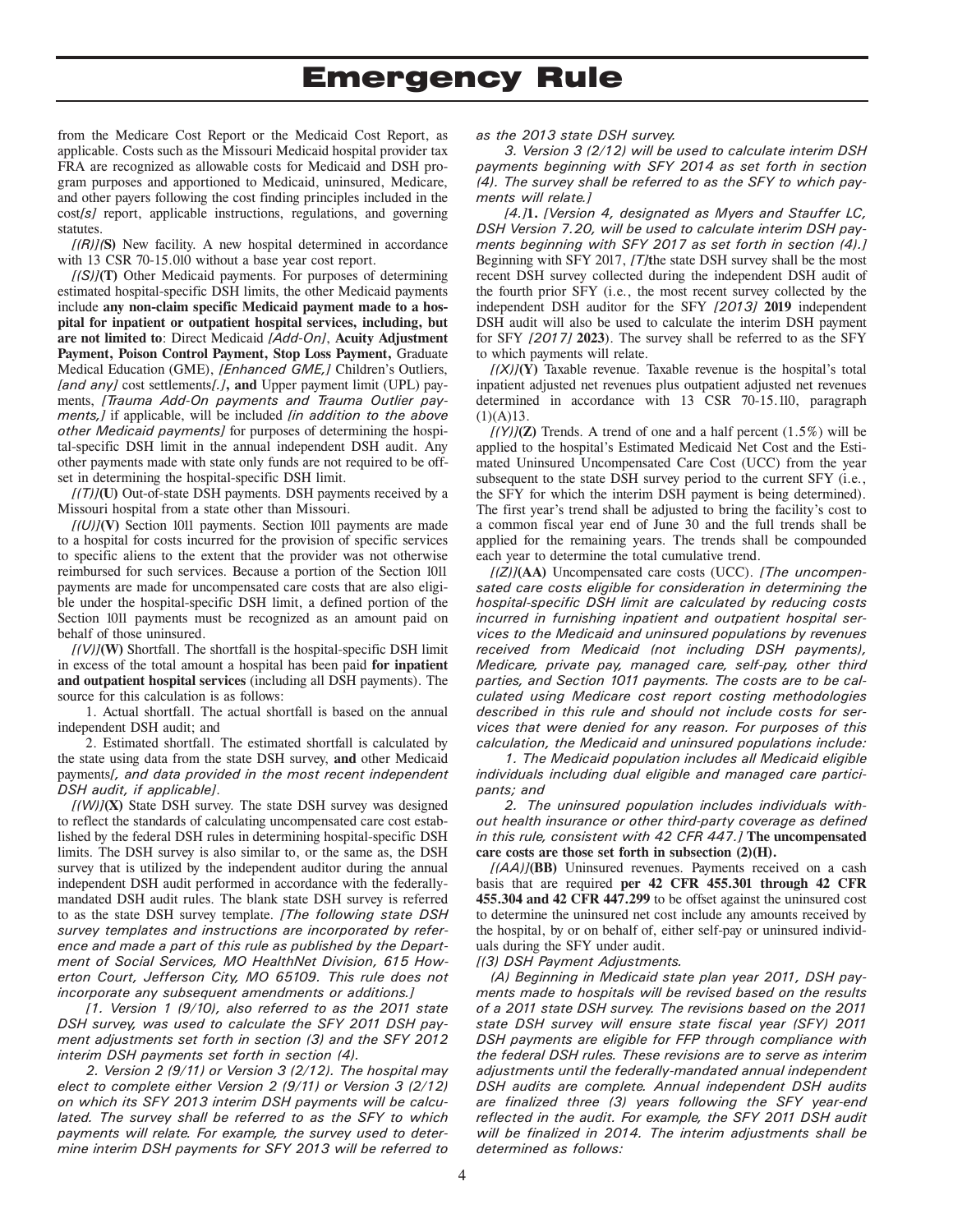*1. 2011 estimated hospital-specific DSH limits were determined based upon the state's calculations using data provided in the 2011 state DSH survey, SFY 2011 other Medicaid payments maintained by MHD, and data provided in the final 2007 independent DSH audit, if applicable. DSH payments will be limited to the hospital's estimated hospitalspecific DSH limit. The state's calculations will be based on 2011 state DSH surveys received by MO HealthNet as of May 31, 2011. However, a corrected survey may be accepted if it is supported by documentation and the state determines the correction is appropriate and has a material impact on the survey results. The state's calculations are set forth below—* 

*A. The 2011 estimated hospital-specific DSH limit is calculated as follows:* 

*(I) 2011 estimated Medicaid net cost from the 2011 state DSH survey;* 

*(II) Less actual SFY 2011 other Medicaid payments; (III) Equals 2011 estimated Medicaid uncompensated care cost;* 

*(IV) Plus 2011 estimated uninsured uncompensated care cost from the 2011 state DSH survey;* 

*(V) Equals 2011 estimated hospital-specific DSH limit;* 

*B. The total 2011 estimated longfall/shortfall for each hospital is calculated as follows:* 

*(I) 2011 estimated hospital-specific DSH limit;* 

*(II) Less DSH payments paid by MHD during SFY* 

*(III) Less out-of-state DSH payments received by the hospital during SFY 2011;* 

*(IV) Equals total 2011 estimated longfall/shortfall;* 

*C. The total 2011 estimated hospital DSH liability is an overpayment subject to recoupment which will be the SFY 2011 interim DSH payment adjustment for hospitals with an estimated longfall. The total 2011 estimated hospital DSH liability is the lessor of the—* 

*(I) The 2011 estimated longfall; or* 

*2011;* 

*(II) DSH payments paid during SFY 2011;* 

*D. Hospitals that merge their operations under one (1) Medicare and MO HealthNet provider number shall have their SFY 2011 DSH payments adjusted based on combining the results of the 2011 state DSH surveys prorated monthly for the time period the merger was effective. If a 2011 estimated DSH liability is identified, the surviving hospital assumes the responsibility for the overpayment. The calculation for combining and prorating the 2011 state DSH surveys is set forth below—* 

*(I) The estimated hospital DSH liability prior to the merger shall be calculated as follows:* 

*(a) The calculations set forth in subparagraphs (3)(A)1.A., (3)(A)1.B., and (3)(A)1.C. will be calculated based on each separate hospital's 2011 state DSH survey, prorated monthly for the time period prior to the merger;* 

*(II) The estimated hospital DSH liability beginning with the month the merger is effective shall be calculated as follows:* 

*(a) The 2011 state DSH surveys for each hospital shall be added together to yield a combined 2011 state DSH survey and prorated monthly for the time period the merger was effective. The calculations set forth in subparagraphs (3)(A)1.A., (3)(A)1.B., and (3)(A)1.C. will be calculated for the combined 2011 state DSH survey;* 

*(III) The total estimated hospital DSH liability for the merged entity will be the sum of the amounts determined in part (3)(A)1.D.(I) for each hospital plus the combined* 

#### *amount determined in part (3)(A)1.D.(II); and*

*E. Facilities not providing a 2011 state DSH survey shall have their SFY 2011 DSH payments revised using the most recent hospital-specific information provided to the state by the independent DSH auditor trended to the applicable SFY using the trend factor published in Health Care Costs by DRI/McGraw-Hill and listed in 13 CSR 70-15.010. A facility that was not included in the most recent hospitalspecific information provided to the state by the independent DSH auditor shall have their entire SFY 2011 DSH payment recouped.* 

*2. DSH payments paid during SFY 2011 that exceed the 2011 estimated hospital-specific DSH limits will be recouped from the hospitals to reduce their payments to their 2011 estimated hospital-specific DSH limit.* 

*3. The amount of SFY 2011 DSH payments to be recouped from a hospital by the MO HealthNet Division will be limited in each state fiscal year to two percent (2%) of the hospital's taxable revenue set forth as follows. For recoupments made during SFY 2012 the recoupment amount will be limited to two percent (2%) of the hospital's SFY 2011 taxable revenue. Any balance remaining to be recouped during SFY 2013 will be limited to two percent (2%) of the hospital's SFY 2012 taxable revenue. Any balance remaining to be recouped will be incorporated in the final DSH adjustment, if applicable. The limitation on recoupment of DSH payments shall only apply to recoupments determined in accordance with section (3). No limitation on the recoupment of DSH payments shall apply if the hospital DSH liability is determined as a result of the final annual independent DSH audit set forth in section (6).* 

*(B) Any payments that are recouped from hospitals as a result of the state's calculation in subsection (3)(A) will be redistributed to hospitals that are shown to have been paid less than their 2011 estimated hospital-specific DSH limits (i.e., estimated shortfall). These redistributions will occur proportionally based on each hospital's 2011 estimated shortfall to the total 2011 estimated shortfall, not to exceed each hospital's 2011 estimated hospital-specific DSH limit.* 

*1. Redistribution payments to hospitals that have been paid less than their 2011 estimated hospital-specific DSH limit must occur after the recoupment of payments made to hospitals that have been paid in excess of their 2011 estimated hospital-specific DSH limits. The state may establish a hospital-specific recoupment plan. However, total industry redistribution payments may not exceed total industry recoupments collected to date.* 

*2. If the Medicaid program's original DSH payments did not fully expend the federal DSH allotment for any plan year, the remaining DSH allotment may be paid to hospitals that are under their estimated hospital-specific DSH limit. These payments will occur proportionally based on each hospital's estimated shortfall to the total estimated shortfall, not to exceed each hospital's estimated hospital-specific DSH limit.]* 

#### *[(4)]***(3)** Interim DSH Payments.

*[(A) Beginning with SFY 2012, interim DSH payments shall be calculated on an annual basis as set forth below.* 

*1. SFY 2012 interim DSH payments will be based on the state's calculations using data provided in the 2011 state DSH survey after applying the trend factor published in Health Care Costs by DRI/McGraw-Hill for the current fiscal year, estimated SFY 2012 other Medicaid payments calculated by MHD in accordance with 13 CSR 70-15.010, and data provided in the final 2007 independent DSH audit, if*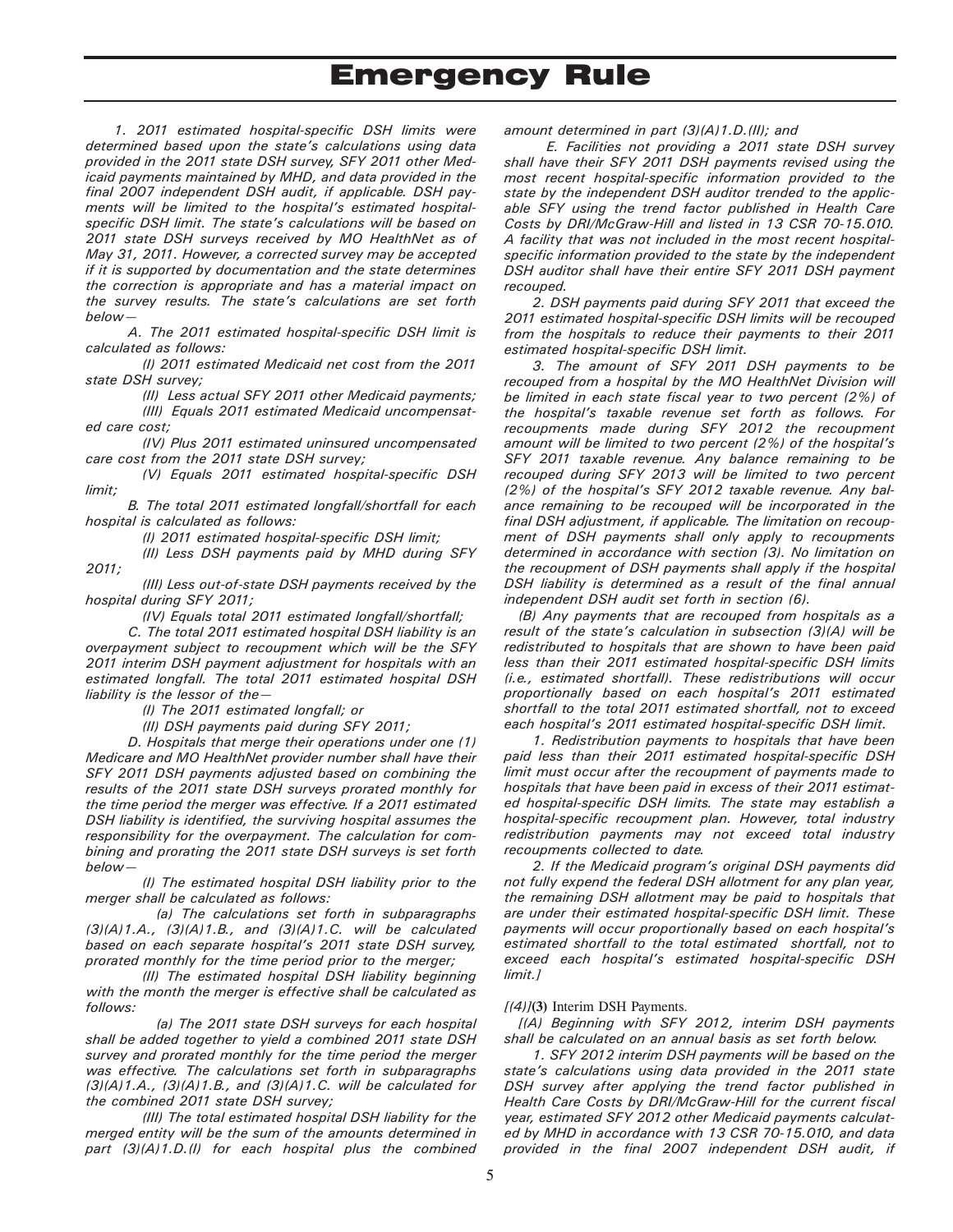*applicable.]* 

*[2.]***(A)** Beginning with SFY 2013, interim DSH payments **shall be calculated on an annual basis and** will be based on the state's calculations using data provided in the state DSH survey for the applicable SFY, **and** estimated other Medicaid payments calculated by *[MHD]***the Division** in accordance with 13 CSR 70-15.010**, 13 CSR 70-15.015, and 13 CSR 70-15.230** for the applicable SFY*[, and data provided in the most recent final independent DSH audit, if applicable]*.

(B) The interim DSH payments will be calculated as follows:

1. The estimated hospital-specific DSH limit is calculated as follows:

A. Estimated Medicaid net cost from the state DSH survey calculated in accordance with subsection  $(2)(C)$ ;

B. Less estimated other Medicaid payments calculated by *[MHD]* **the Division** in accordance with 13 CSR 70-15.010**, 13 CSR 70-15.015, and 13 CSR 70-15.230**;

C. Equals estimated Medicaid uncompensated care cost;

D. Plus estimated uninsured uncompensated care cost from the state DSH survey calculated in accordance with subsection  $(2)(E);$ 

E. Equals estimated hospital-specific DSH limit;

2. The estimated uncompensated care costs potentially eligible for MHD interim DSH payments excludes out-of-state DSH payments and is calculated as follows:

A. Estimated hospital-specific DSH limit;

B. Less estimated out-of-state (OOS) DSH payments;

C. Equals estimated uncompensated care cost (UCC) net of OOS DSH payments;

3. Hospitals determined to have a negative estimated UCC net of OOS DSH payments (payments exceed costs) will not receive interim DSH payments because their estimated payments for the SFY are expected to exceed their estimated hospital-specific DSH limit; and

4. Qualified DSH hospitals determined to have a positive estimated UCC net of OOS DSH payments (costs exceed payments) will receive interim DSH payments. The interim DSH payments are subject to the federal DSH allotment, the availability of state funds, and the estimated hospital-specific DSH limits less estimated OOS DSH payments. The interim DSH payments will be calculated as follows:

A. Interim DSH payments to qualified DSH hospitals determined to have a positive estimated UCC net of OOS DSH payments will be calculated as follows:

(I) Up to one-hundred percent (100%) of the available federal DSH allotment will be allocated to each hospital with a positive estimated UCC net of OOS DSH payments, and the allocation shall result in each hospital receiving the same percentage of their estimated UCC net of OOS DSH payments. The allocation percentage will be calculated at the beginning of the SFY by dividing the available federal DSH allotment to be distributed by the total hospital industry's positive estimated UCC net of OOS DSH payments; and

(II) The allocated amount will then be reduced by one percent  $(1%)$  for hospitals that do not contribute through a plan that is approved by the director of the Department of Health and Senior Services to support the state's poison control center and the Primary Care Resource Initiative for Missouri (PRIMO) and Patient Safety Initiative.

(C) Hospitals may elect not to receive an interim DSH payment for a SFY by completing a DSH Waiver form. **This includes federally deemed hospitals that do not have uncompensated care cost to justify the receipt of an interim DSH payment.** Hospitals that elect not to receive an interim DSH payment for a SFY must notify the division, or its authorized agent, that it elects not to receive an interim DSH payment for the upcoming SFY. If a hospital does not receive an interim DSH payment for a SFY, it will not be included in the independent DSH audit related to that SFY and will not be eligible for final DSH audit payment adjustments related to that SFY unless it submits a request to the division to be included in the independent DSH audit. **If the request is approved by the Division, the hospital must submit all necessary data elements to the independent DSH auditor in order to be included in the audit and eligible for final DSH payment adjustments.** 

(D) Hospitals**, including federally deemed hospitals,** may elect to receive an upper payment limit payment as defined in 13 CSR 70- 15.230 in lieu of DSH payments. Hospitals that elect to receive an upper payment limit payment rather than a DSH payment must submit a request to the MO HealthNet Division on an annual basis. If a hospital does not receive an interim DSH payment for a SFY, it will not be included in the independent DSH audit related to that SFY, and will not be eligible for final DSH audit payment adjustments related to that SFY unless it submits a request to the division to be included in the independent DSH audit. **If the request is approved by the Division, the hospital must submit all necessary data elements to the independent DSH auditor in order to be included in the audit and eligible for final DSH payment adjustments.**

(E) Disproportionate share payments will coincide with the semimonthly claim payment schedule.

(F) New facilities that do not have a Medicare/Medicaid cost report on which to base the state DSH survey will be paid the lesser of the estimated hospital-specific DSH limit less OOS DSH payments based on the estimated state DSH survey or the industry average estimated interim DSH payment. The industry average estimated interim DSH payment is calculated as follows:

1. Hospitals receiving interim DSH payments, as determined from subsection  $[(4)(B)]$ **(3)** $(B)$ , shall be divided into quartiles based on total beds;

2. DSH payments shall be individually summed by quartile and then divided by the total beds in the quartile to yield an average interim DSH payment per bed; and

3. The number of beds for the new facility shall be multiplied by the average interim DSH payment per bed.

(G) Interim DSH Payments for Hospital Mergers.

1. Hospitals that merge prior to the beginning of the SFY. Hospitals that merge their operations under one (1) Medicare and MO HealthNet provider number shall have their interim DSH payment determined based on adding each hospital's state DSH survey to yield a combined state DSH survey and applying the same calculations in subsection *[(4)(B)]***(3)(B)**.

2. Hospitals that merge after the beginning of the SFY. The interim DSH payments that have been determined separately for the hospitals will be added together and paid to the surviving hospital effective with the approval date of the merger.

(H) *[If the Medicaid program's original interim DSH payments did not fully expend the federal DSH allotment for any plan year, the remaining DSH allotment may be paid to hospitals that are under their estimated hospital-specific DSH limit. These payments will occur proportionally based on each hospital's estimated shortfall to the total estimated shortfall, not to exceed each hospital's estimated hospitalspecific DSH limit less OOS DSH payments.]* **Interim DSH Payment Adjustments.** 

**1. To minimize hospital longfalls, Interim DSH payments made to hospitals will be revised if changes to federally mandated DSH audit standards are enacted during a SFY, updated for Medicaid expansion until it is captured in the required state DSH survey, or any changes in Medicaid reimbursement until it is captured in the required state DSH survey. These revisions are to serve as interim adjustments until the federally mandated DSH audits are complete. DSH audits are finalized three (3) years following the SFY year-end reflected in the audit. For example, the SFY 2019 DSH audit will be finalized in Calendar Year (CY) 2022.**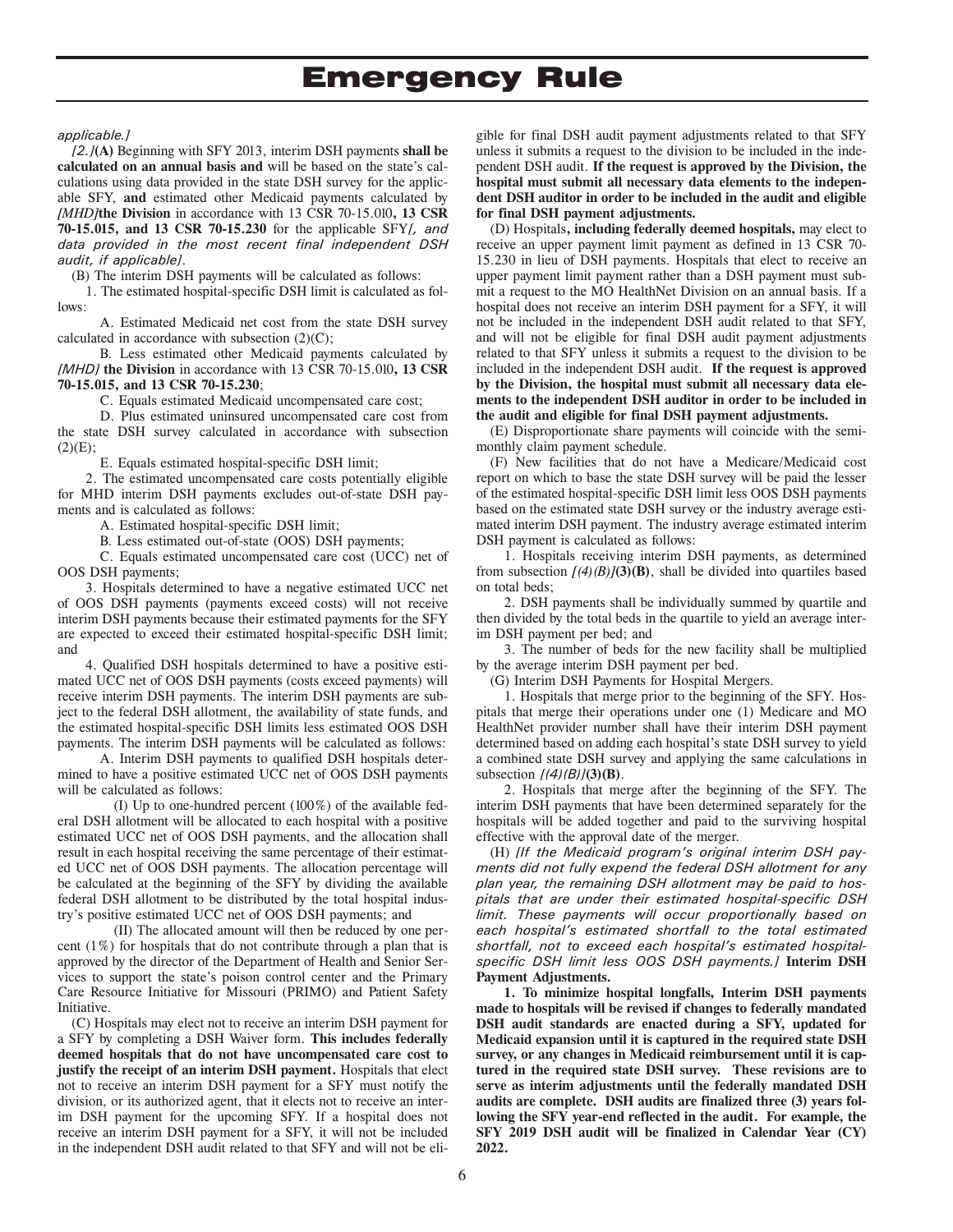#### *[(5)]***(4)** Department of Mental Health **(DMH) Hospitals** *[Hospital (DMH)]* DSH Adjustments and Payments.

*[(A) Effective June 1, 2011, interim DSH payments made to DMH hospitals will be revised based on the results of a DMH state DSH survey which uses federally-mandated DSH audit standards. These revisions are to serve as interim adjustments until the federally-mandated DSH audits are complete in 2014.]* 

*[(B)]* **(A)** Beginning in SFY 2012, due to structural changes occurring at the DMH facilities, interim DSH payments will be based on the third prior base year cost report trended to the current SFY adjusted for the federal reimbursement allowance (FRA) assessment paid by DMH hospitals. The interim DSH payments calculated using the third prior base year cost report may be revised based on the results of a DMH state DSH survey. Additional adjustments may be done based on the results of the federally-mandated DSH audits as set forth below in subsection  $[(6)(A)](5)(A)$ .

*[(C) If the Medicaid program's original DSH payments did not fully expend the federal Institute for Mental Disease (IMD) DSH allotment for any plan year, the remaining IMD DSH allotment may be paid to hospitals that are under their projected hospital-specific DSH limit.]* 

#### *[(6)]***(5)** Final DSH Adjustments.

(A) Final DSH adjustments will be made after actual cost data is available and the annual independent DSH audit is completed. Annual independent DSH audits are completed three (3) years following the state fiscal year-end reflected in the audit. For example, final DSH adjustments for SFY *[2011]* **2022** DSH payments will be made following the completion of the annual independent DSH audit in *[2014]* **2025** (SFY *[2015]* **2026**).

(B) Final DSH adjustments may result in a recoupment for some hospitals and additional DSH payments for other hospitals based on the results of the annual independent DSH audit as set forth below—

1. Hospital DSH liabilities are overpayments which will be recouped. If the annual independent DSH audit reflects that a facility has a hospital DSH liability, it is an overpayment to the hospital and is subject to recoupment. The hospital's DSH liability shown on the final independent DSH audit report, that is required to be submitted to CMS by December 31, will be due to the division by *[March]*  **October** 31 of the following year;

2. Any overpayments that are recouped from hospitals as the result of the final DSH adjustment will be redistributed to hospitals that are shown to have a total shortfall. These redistributions will occur proportionally based on each hospital's total shortfall to the total shortfall, not to exceed each hospital-specific DSH limit less OOS DSH payments;

3. Redistribution payments to hospitals that have a total shortfall must occur after the recoupment of hospital DSH liabilities. However, total industry redistribution payments may not exceed total industry recoupments collected to date;

4. If the amount of DSH payments to be recouped as a result of the final DSH adjustment is more than can be redistributed, the entire amount **in excess of the amount able to be redistributed** will be recouped and the federal share will be returned to the federal government. The state share of the final DSH recoupments that has not been redistributed to hospitals with DSH shortfalls may be used to make a hospital upper payment limit payment and/or a state-only Quality Improvement payment to all non-DMH hospitals. The state-only Quality Improvement payment will be paid proportionally to non-DMH hospitals based on the number of hospital staffed beds to total staffed beds for the same state fiscal year the final DSH adjustment relates to. Staffed beds are reported on the Missouri Annual Licensing Survey which is mandated by the Department of Health and Senior Services in accordance with 19 CSR 10-33.030; and

5. If the Medicaid program's original interim DSH payments

did not fully expend the federal DSH allotment for any plan year, the remaining DSH allotment may be paid to hospitals that are under their hospital-specific DSH limit as determined from the annual independent DSH audit. These payments will occur proportionally based on each hospital's shortfall to the total shortfall, not to exceed each hospital's hospital-specific DSH limit less OOS DSH payments.

**6. If the Medicaid program's original DSH payments did not fully expend the federal Institute for Mental Disease (IMD) DSH allotment for any plan year, the remaining IMD DSH allotment may be paid to IMD hospitals that are under their projected hospital-specific DSH limit. These payments will occur proportionally based on each hospital's estimated shortfall to the total estimated shortfall, not to exceed each hospital's estimated hospital-specific DSH limit less OOS DSH payments.** 

#### *[(7)]***(6)** Record Retention.

(A) Records used to complete the state's DSH survey shall be kept until the final audit is completed. For example, the SFY *[2011]* **2022** state DSH survey will use *[2009]* **2018** cost data which must be maintained until the *[2014]* **2022** DSH audits are completed in SFY *[2015]* **2026**.

(B) Records provided by hospitals to the state's independent auditor shall also be maintained until the federal independent DSH audit is complete.

#### *[(8)]***(7)** State DSH Survey Reporting Requirements.

*[(A) Prior to SFY 2017, each hospital participating in the MO HealthNet program shall submit a state DSH survey prescribed by the state MO HealthNet agency and must be submitted by December 31 of each year. However, a corrected survey may be accepted if it is supported by documentation and the state determines the correction is appropriate and has a material impact on the survey results. The state DSH survey for each interim DSH payment period shall be completed based on the third prior year Medicare cost report adjusted to reflect anticipated operations for the interim DSH payment period. The historical Medicare cost report data may be adjusted for inflationary trends, volume adjustments, changes in reimbursement methodology, and/or other business decisions (i.e., expanded or terminated services, etc.) For example, the state DSH survey that will be used to determine SFY 2013 interim DSH payments will be based on the state DSH survey completed using the 2010 Medicare cost report data adjusted by the hospital to 2013.* 

*1. If a new facility does not have a third prior year Medicare cost report, the state DSH survey shall be completed using the second prior year Medicare cost report, if available, adjusted to reflect anticipated operations for the interim DSH payment period.* 

*2. If a new facility does not have a second prior year Medicare cost report, the state DSH survey shall be completed using the prior year Medicare cost report, if available, adjusted to reflect anticipated operations for the interim DSH payment period.* 

*3. If a new facility does not have a prior year Medicare cost report, the state DSH survey shall be completed using facility projections to reflect anticipated operations for the interim DSH payment period. Interim DSH payments determined from this state DSH survey are limited to the industry average estimated interim DSH payment as set forth in subsection (4)(F).]*

*[(B)]***(A)** Beginning in SFY 2016, each hospital must complete and submit the state DSH survey set forth in paragraph  $[(2)(W)4.](2)(X)1$ , (i.e., required state DSH survey) to the independent DSH auditor, the MO HealthNet Division's authorized agent, in order to be considered for an interim DSH payment for the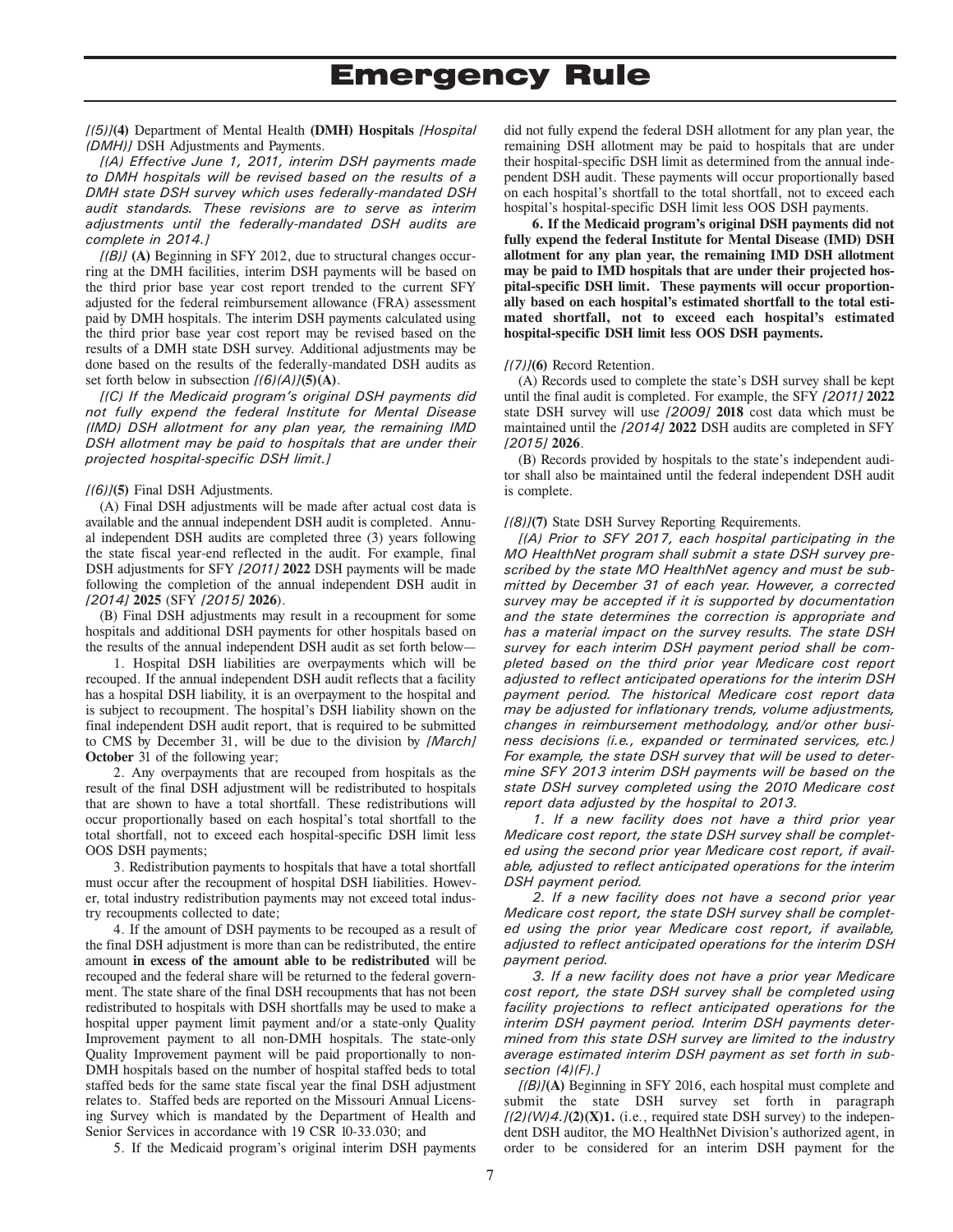subsequent SFY (i.e., DSH surveys collected during SFY 2016 will be used to calculate SFY 2017 interim DSH payments). The independent DSH auditor will distribute the state DSH survey template to the hospitals to complete and will notify them of the due date, which shall be a minimum of thirty (30) days from the date it is distributed. However, the state DSH survey is due to the independent DSH auditor no later than March 1 preceding the beginning of each state fiscal year for which the interim DSH payment is being calculated (i.e., the state DSH survey used for SFY 2017 interim DSH payments will be due to the independent DSH auditor no later than March 1, 2016). Hospitals that do not submit the state DSH survey by March 1 will not be eligible to receive an interim DSH payment for that SFY. The division may grant an industry-wide extension on the March 1 deadline due to unanticipated circumstances that affect the industry as a whole. The independent DSH auditor may perform an initial review of the required state DSH survey submitted by the hospital and make preliminary adjustments for use in calculating the interim DSH payment. The independent DSH auditor shall provide the hospital with any preliminary adjustments that are made for review and comment prior to the data being provided to MHD for use in calculating the interim DSH payment for the SFY. Additional or revised audit adjustments may be made to the DSH survey for purposes of the independent DSH audit.

1. A new facility that does not have cost report data for the fourth prior year may complete the state DSH survey using actual, untrended cost and payment data from the most recent twelve- (12-) month cost report filed with the division.

2. A new facility that has not yet filed a twelve- (12-) month Medicaid cost report with the division may complete the state DSH survey using facility projections to reflect anticipated operations for the interim DSH payment period. Trends shall not be applied to the data used to complete the state DSH survey. Interim DSH payments determined from this state DSH survey are limited to the industry average estimated interim DSH payment as set forth in subsection *[(4)(F)]***(3)(F)**.

3. Hospitals may elect not to receive an interim DSH payment for a SFY by completing a DSH Waiver form. Hospitals that elect not to receive an interim DSH payment for a SFY must notify the division, or its authorized agent, that it elects not to receive an interim DSH payment for the upcoming SFY. If a hospital does not receive an interim DSH payment for a SFY, it will not be included in the independent DSH audit related to that SFY, and will not be eligible for final DSH audit payment adjustments related to that SFY unless it submits a request to the division to be included in the independent DSH audit. **If the request is approved by the Division, the hospital must submit all necessary data elements to the independent DSH auditor in order to be included in the audit and eligible for final DSH payment adjustments.**

4. If a hospital received an interim DSH payment and later determined that it did not have uncompensated care costs for Medicaid and the uninsured to support part or all the interim DSH payment that it received or is receiving, the hospital may request that the interim DSH payments be stopped or it may return the entire interim DSH payment it received.

5. Exceptions Process to Use Alternate Data for Interim DSH Payment.

A. A hospital may submit a request to the division to have its interim DSH payment based on alternate data as set forth below rather than the state DSH survey required to be submitted for the year (i.e., required state DSH survey) if it meets the criteria for any of the circumstances detailed below in subparagraph *[(8)(B)5.D.]*  **(7)(A)5.D.** The request must include an explanation of the circumstance, the impact it has on the required state DSH survey period, and how it causes the data to be materially misstated or unrepresentative. The division shall review the facility's request and may, at its discretion and for good cause shown, use the alternate data in determining the interim DSH payment for the SFY. The division shall notify the facility of its decision regarding the request.

(I) Alternate state DSH survey. A state DSH survey completed using the actual, untrended cost and payment data from the most recent twelve- (12-) month cost report filed with the division. Any hospital requesting an exception must complete an alternate state DSH survey. If the most recent full year cost report filed with the division does not reflect the impact of any material changes, a supplemental schedule, as defined below, may be completed and submitted in addition to the alternate state DSH survey. If the impact of any changes is reflected in the most recent full year cost report filed with the division, the facility may only use the alternate state DSH survey.

(II) Alternate state DSH survey supplemental schedule. A supplemental schedule developed by the division to recognize material changes that have occurred at a hospital that are not yet reflected in the hospital's alternate state DSH survey. The supplemental schedule uses the data from the alternate state DSH survey as the basis and includes additional fields to reflect changes that occurred subsequent to the alternate state DSH survey period through the SFY for which the interim DSH payment is being calculated. The blank alternate state DSH survey supplemental schedule is referred to as the alternate state DSH survey supplemental template. *[This template and instructions are incorporated by reference and made a part of this rule as published by the Department of Social Services, MO HealthNet Division, 615 Howerton Court, Jefferson City, MO 65109, at its website dss.mo.gov/mhd, February 1, 2017. This rule does not incorporate any subsequent amendments or additions.]* 

B. The provider must submit both the required state DSH survey and the alternate data for review to determine if the facility meets the criteria set forth below in subparagraph *[(8)(B)5.D.]* **(7)(A)5.D.**

C. The interim DSH payment based on the applicable alternate data shall be calculated in the same manner as the interim DSH payment based on the required state DSH survey, except for the trends applied to the alternate data as noted below in parts *[(8)(B)5.C.(I) and (II)]* **(7)(A)5.C.(I) and (II)**. The allocation percentage calculated at the beginning of the SFY year as set forth in part *[(4)(B)4.A.(I)]* **(3)(B)4.A.(I)** shall be applied to the estimated UCC net of OOS DSH payments based on the alternate data to determine the preliminary interim DSH payment.

(I) Alternate state DSH survey. The trends applied to the alternate state DSH survey shall be from the year subsequent to the alternate state DSH survey period to the current SFY for which the interim DSH payment is being determined.

(II) Alternate state DSH survey supplemental schedule. Trends shall not be applied to an alternate state DSH survey supplemental schedule since it incorporates changes from the full year cost report period through the SFY for which the interim DSH payment is being calculated.

D. Following are the circumstances for which a provider may request that its interim DSH payment be based on alternate data rather than the required state DSH survey, including the criteria and other requirements:

(I) Twenty Percent (20.00%) DSH Outlier. A provider may request that the alternate state DSH survey be used prior to the interim DSH payment being determined for the SFY if the Untrended Total Estimated Net Cost *[on the "Report Summary" tab, Column J,]* from the alternate state DSH survey is at least twenty percent (20.00%) higher than the Trended Total Estimated Net Cost *[on the "Report Summary" tab, Column L,]* from the required state DSH survey (i.e., the increase is at least twenty percent  $(20.00\%)$ rounded to two (2) decimal places).

(a) Both the required state DSH survey and the alternate state DSH survey must be submitted to the independent DSH auditor and the division, respectively, no later than March 1 preceding the beginning of each SFY for which interim DSH payments are being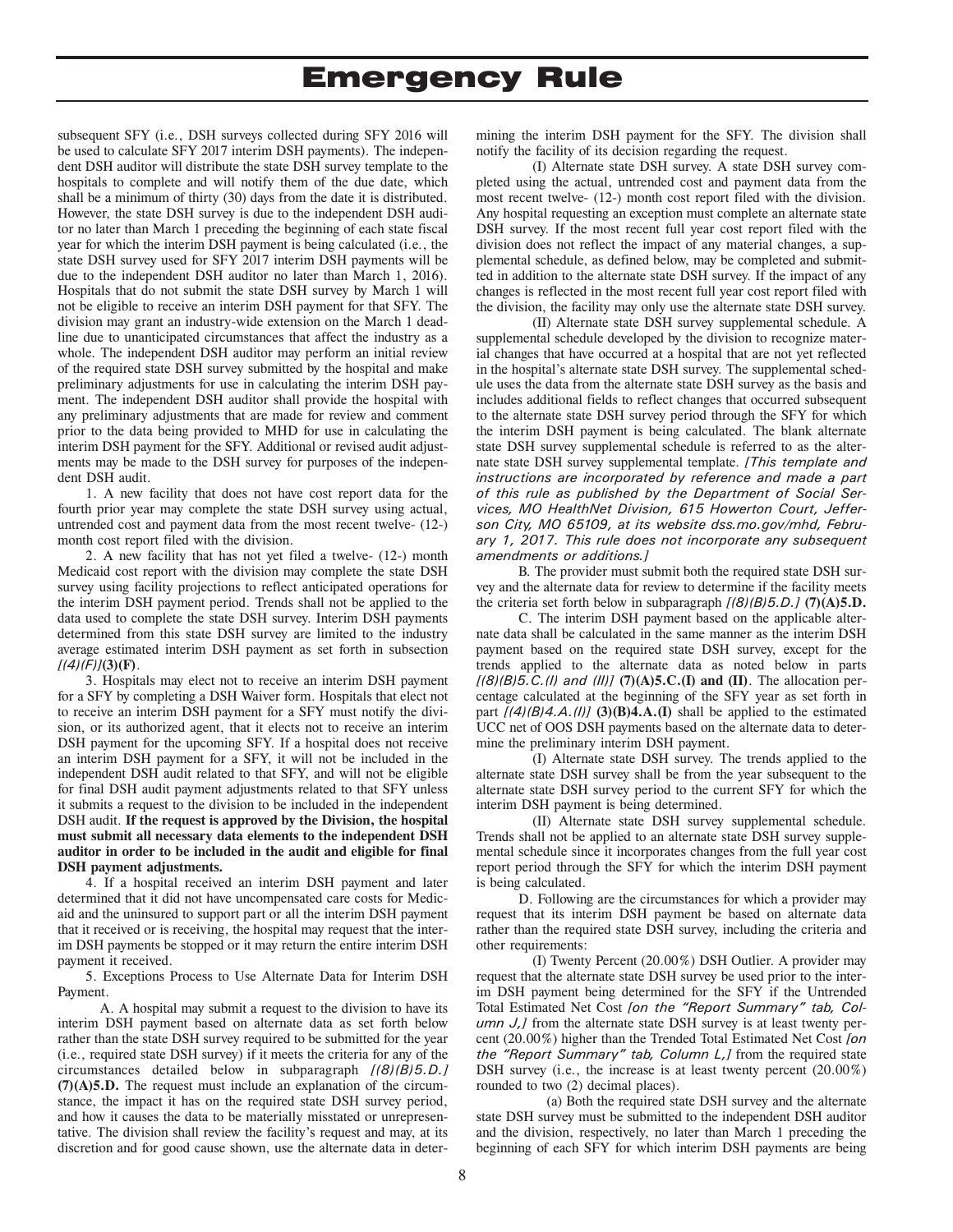made;

(II) Extraordinary Circumstances. A provider may request that alternate data be used if the facility experienced an extraordinary circumstance during or after the required state DSH survey report period up to the SFY for which the interim DSH payment is being calculated that caused the required DSH survey report period to be materially misstated and unrepresentative. If circumstances found in items *[(8)(B)5.D.(II)(a)I.–III.]* **(7)(A)5.D.(II)(a)I.-III.** below are applicable, the facility may complete and submit the applicable alternate data.

(a) Extraordinary circumstances include unavoidable circumstances that are beyond the control of the facility and include the following:

I. Act of *[nature]* **God** (i.e., tornado, hurricane, flooding, earthquake, lightening, natural wildfire, etc.);

II. War;

III. Civil disturbance; or

IV. If the data to complete the required state DSH survey set forth in paragraph  $[(2)(W)/4]$ .  $[2)(X)$ 1. is not available due to a change in ownership because the prior owner is out of business and is uncooperative and unwilling to provide the necessary data.

(b) A change in hospital operations or services (i.e., terminating or adding a service or a hospital wing; or, a change of owner, except as noted in item *[(8)(B)5.D.(II)(a)IV.,]*  **(7)(A)5.D.(II)(a)IV.,** manager, control, operation, leaseholder or leasehold interest, or Medicare provider number by whatever form for any hospital previously certified at any time for participation in the MO HealthNet program, etc.) does not constitute an extraordinary circumstance.

(c) Both the required state DSH survey and the alternate data must be submitted to the independent DSH auditor and the division, respectively, no later than March 1 if the alternate data is to be used to determine the interim DSH payment at the beginning of the SFY.

(d) A hospital may submit a request to use alternate data due to extraordinary circumstances after March 1, but the alternate data and the resulting interim DSH payment will be subject to the same requirements as the Interim DSH Payment Adjustments noted below in subparts *[(8)(B)5.D.(III)(b)–(d).]* **(7)(A)5.D.(III)(b)-(d).** The requests relating to extraordinary circumstances received after the March 1 deadline will be included with the Interim DSH Payment Adjustments requests in part *[(8)(B)5.D.(III)]* **(7)(A)5.D.(III)** in distributing the unobligated DSH allotment and available state funds remaining for the SFY; or

(III) Interim DSH Payment Adjustment.

(a) After the interim DSH payment has been calculated for the current SFY based on the required state DSH survey, a provider may request that alternate data be used if the Untrended Total Estimated Net Cost *[on the "Report Summary" tab, Column J,J* from the alternate data is at least twenty percent (20.00%) higher than the Trended Total Estimated Net Cost *[on the "Report Summary" tab, Column L,]* from the required state DSH survey (i.e., the increase is at least twenty percent (20.00%) rounded to two (2) decimal places).

(b) The division will process interim DSH payment adjustments once a year. After all requests are received, the division will determine whether revisions to the interim DSH payments are appropriate. Any revisions to the interim DSH payments are subject to the unobligated DSH allotment remaining for the SFY and availability of state funds.

(c) The request, including the alternate data, must be submitted to the division by December 31 of the current SFY for which interim DSH payments are being made.

(d) To the extent that state funds are available, the DSH allotment for the SFY that has not otherwise been obligated will be distributed proportionally to the hospitals determined to meet the

above criteria, based on the difference between the preliminary interim DSH payment based on the alternate data and the original interim DSH payment;

*[(IV) If a provider met the criteria to use alternate data for an Interim DSH Payment Adjustment ((8)(B)5.D.(III)) in the prior SFY, it may continue to use alternate data for its interim DSH payment until the required state DSH survey reflects the impact of the change. The hospital must submit the request and the alternate data to the division for review and approval no later than March 1.]* 

*AUTHORITY: sections [208.152,] 208.153, 208.158, 208.201, 660.017, and RSMo 2016, and section 208.152, RSMo Supp. 2021. Emergency rule filed May 20, 2011, effective June 1, 2011, expired Nov. 28, 2011. Original rule filed May 20, 2011, effective Jan. 30, 2012. For intervening history, please consult the Code of State Regulations. Emergency amendment filed June 16, 2022, effective July 1, 2022, expired Feb. 23, 2023. An emergency amendment and a proposed amendment covering this same material will be published in the August 1, 2022, issue of the Missouri Register.* 

*PUBLIC COST: This emergency amendment is estimated to cost the state approximately \$36.9 million (State Share: \$12.7 million FRA and \$116 thousand IGT for DMH) in the time the emergency is effective. This emergency amendment is estimated to cost public entities approximately \$2.5 million in the time the emergency is effective.* 

*PRIVATE COST: This emergency amendment is estimated to increase payments to in-state private entities by approximately \$39.5 million in the time the emergency is effective.*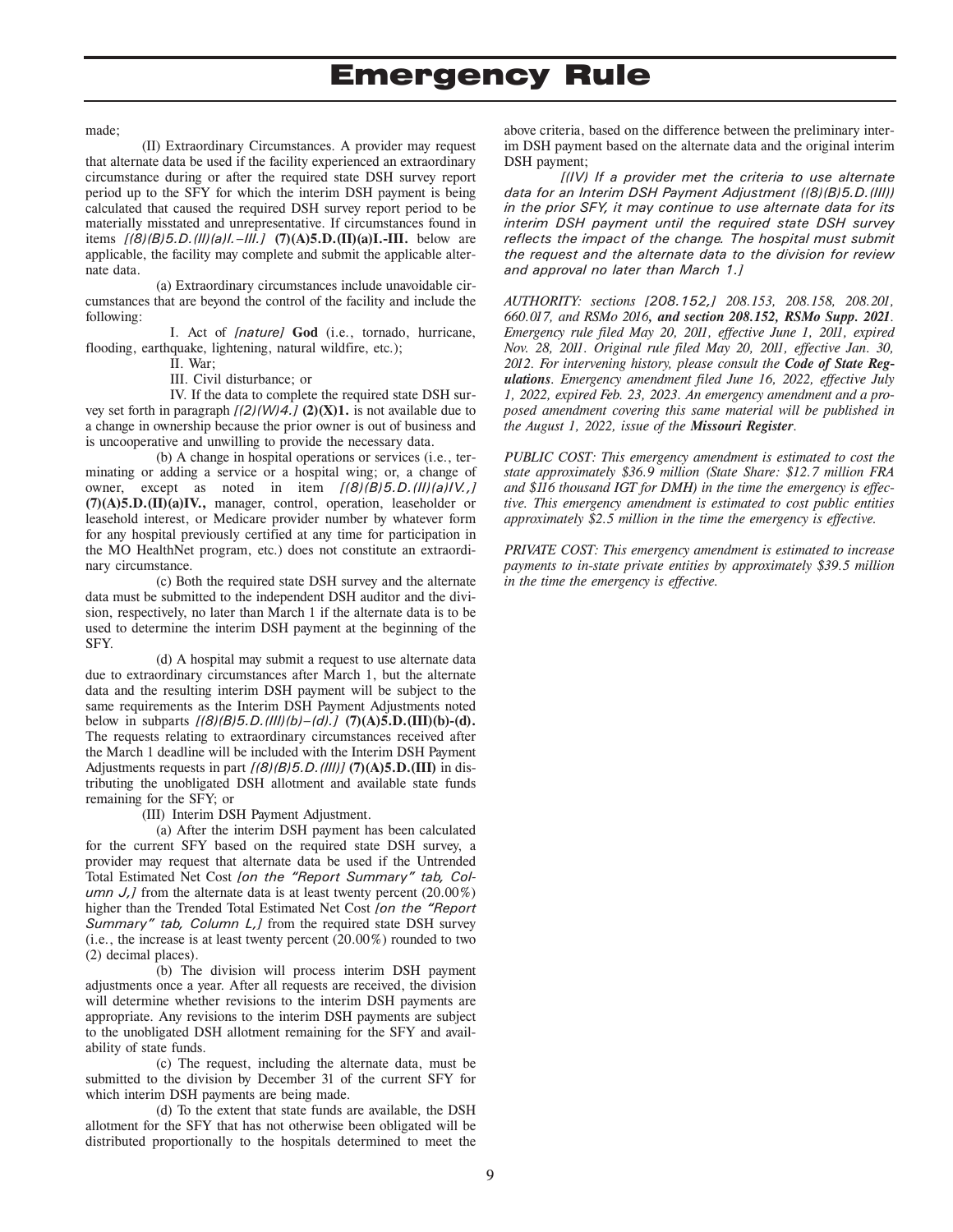## **FISCAL NOTE PUBLIC COST**

I. **Department Title:** 13 Social Services<br>Division Title: 70 MO HealthNet **Division Title:** 70 MO HealthNet Division<br>**Chapter Title:** 15 Hospital Program 15 Hospital Program

| <b>Rule Number and</b><br>Name:      | 13 CSR 70-15.220 Disproportionate Share Hospital (DSH) Payments |
|--------------------------------------|-----------------------------------------------------------------|
| <b>Type of</b><br><b>Rulemaking:</b> | <b>Emergency Amendment</b>                                      |

## **II. SUMMARY OF FISCAL IMPACT**

| <b>Affected Agency or Political Subdivision</b>                                         | <b>Estimated Cost of Compliance in the Aggregate</b>                                                                                             |
|-----------------------------------------------------------------------------------------|--------------------------------------------------------------------------------------------------------------------------------------------------|
| <b>Other Government (Public) &amp; State</b><br>Hospitals enrolled in MO HealthNet - 38 | <b>Estimated cost for 6 months of SFY 2023:</b><br>\$2.5 million                                                                                 |
| <b>Department of Social Services, MO</b><br><b>HealthNet Division</b>                   | <b>Estimated cost for 6 months of SFY 2023:</b><br>Total \$36.9 million;<br>State Share \$12.7 million (FRA)<br>State Share \$116 thousand (IGT) |

## **III. WORKSHEET**

| <b>Other Government (Public) &amp; State Hospitals Cost:</b>      |              |                 |              |  |  |  |
|-------------------------------------------------------------------|--------------|-----------------|--------------|--|--|--|
| <b>Estimated Cost for 6 Months of SFY 2023:</b>                   |              |                 |              |  |  |  |
|                                                                   | FRA Fund     | <b>IGT</b> Fund | Total        |  |  |  |
| <b>Estimated Cost to State Hospitals</b>                          | \$0          | \$341,402       | \$341,402    |  |  |  |
| Estimated Cost to Other Government (Public) Hospitals             | \$2,195,298  | \$0             | \$2,195,298  |  |  |  |
| <b>Total Estimated Cost</b>                                       | \$2,195,298  | \$341,402       | \$2,536,700  |  |  |  |
| <b>State Share Percentage</b>                                     | 34.0525%     | 34.0525%        | 34.0525%     |  |  |  |
| <b>Estimated State Share</b>                                      | \$747,554    | \$116,256       | \$863,810    |  |  |  |
|                                                                   |              |                 |              |  |  |  |
| <b>Department of Social Services, MO HealthNet Division Cost:</b> |              |                 |              |  |  |  |
| <b>Estimated Cost for 6 Months of SFY 2023:</b>                   |              |                 |              |  |  |  |
|                                                                   | FRA Fund     | <b>IGT</b> Fund | Total        |  |  |  |
| <b>Estimated Cost</b>                                             | \$37,290,286 | \$341,402       | \$36,948,884 |  |  |  |
| <b>State Share Percentage</b>                                     | 34.0525%     | 34.0525%        | 34.0525%     |  |  |  |
| <b>Estimated State Share Cost</b>                                 | \$12,698,274 | \$116,256       | \$12,582,019 |  |  |  |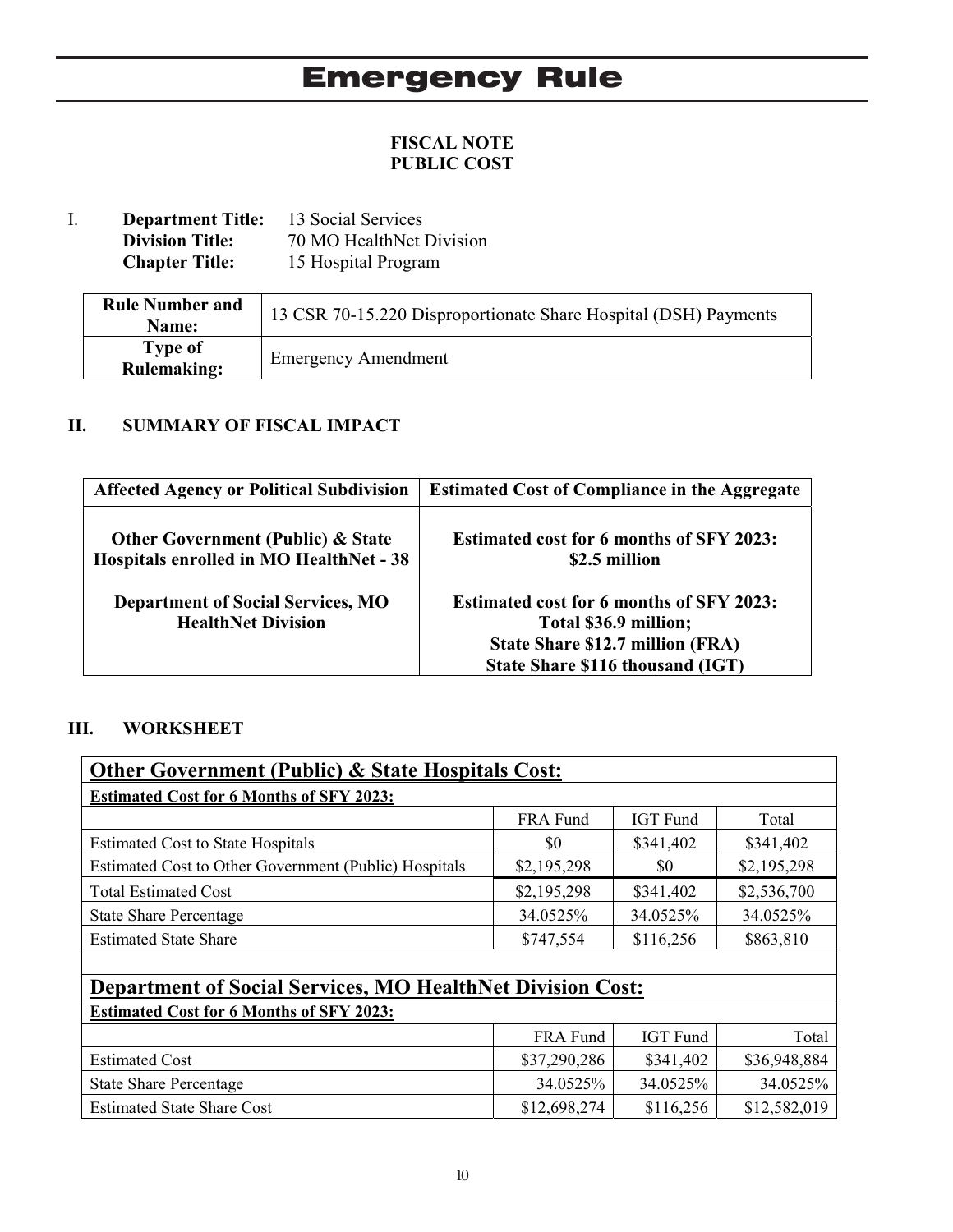## **IV. ASSUMPTIONS**

The following regulations are impacted by the change to the hospital reimbursement methodology and the impact of all the regulations should be netted to arrive at the total impact. The net impact is a cost to the state of \$3.8 million for 6 months of SFY 2023.

13 CSR 70-15.010 13 CSR 70-15.015 13 CSR 70-15.220 13 CSR 70-15.230

The fiscal impact is estimated based on historical utilization and enrollment. Other variables such as the length of the Federal Public Health Emergency and Medicaid Expansion enrollment may indirectly affect the hospital utilization both positively and negatively. Due to the uncertainty of these variables, the state will continue to monitor the impacts to the Managed Care Organizations and hospitals.